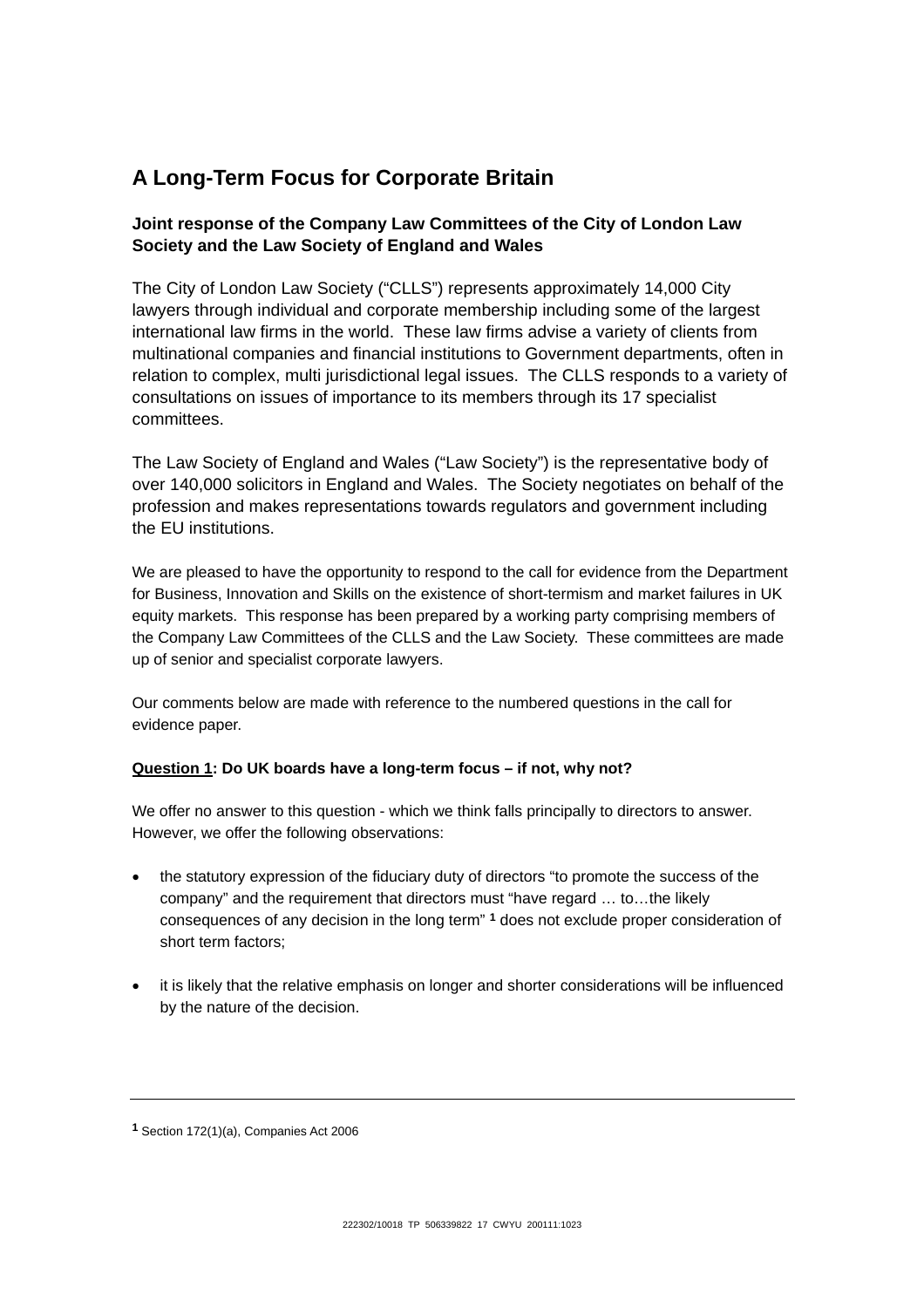• the decisions boards have to take in relation to takeovers (which are transactions between the bidder and shareholders (and not the company) and on which therefore shareholders make the final decision) are qualitatively different from those they take in relation to the management of the business of the company and transactions entered into by the company. In relation to takeovers, therefore, whether the outcome is determined by long or short term considerations is a question about how shareholders (not boards) reach their decisions.

Boards do, of course have a significant role to play in relation to takeovers and we expect that the changes to the Takeover Code that the Panel has outlined**[2](#page-1-0)** will reinforce the position of boards of target companies by providing increased protection for boards against hostile bidders (particularly in relation to hostile "virtual bids"). However, it is clear that under the current system boards are expected to facilitate takeover transactions where they believe that will provide the best financial outcome for shareholders. Such facilitation takes two principal forms: (a) opening the company's books for a bidder to carry out due diligence and (b) offering a recommendation to their shareholders as to whether to accept the offer. In the case of a cash offer this involves assessing the value of the cash in hand against the longer-term, but inevitably uncertain, future value of the target company on a standalone basis. It is possible to contemplate a system in which the board has a greater role in takeover decisions (for example, the US system discussed in relation to Question 6) but any move to such a system would involve a fundamental rethinking of the roles of boards and shareholders in the UK corporate governance system.

## **Question 2: Does the legal framework sufficiently allow the boards of listed companies to access full and up-to-date information on the beneficial ownership of company shares?**

We note that paragraph 3.10 refers only to companies' investigatory powers under Part 22 of the Companies Act 2006. For listed and quoted companies**[3](#page-1-1)** the disclosure regime under chapter 5 of the Disclosure and Transparency Rules requires the proactive disclosure by shareholders whose interests represent 3% or more of the votes exercisable at general meetings. In the context of a takeover bid, the Takeover Code requires disclosure of interests that represent 1% or more. In our view, the combination of the DTRs, the Part 22 powers and Takeover Code disclosure rules provide such companies to obtain the information they require on the identities of their principal shareholders. We note that the existing regime requires disclosure of a broad range of interests in shares (in addition to beneficial owners holding shares through nominees, the interests that must be disclosed include interests arising from agreements to acquire shares, derivatives that relate to the shares and entitlements to deal with voting rights). We do not see any reason to change this regime (for example, by reducing the threshold for disclosure), which is now reasonably well understood**[4](#page-1-2)**. Any change would have

<span id="page-1-0"></span>**<sup>2</sup>** In the Response Statement to the consultation launched in June 2010 (Statement 2010/22 21 October 2010).

<span id="page-1-1"></span>**<sup>3</sup>** This includes companies whose shares are admitted to trading on the markets operated by the London Stock Exchange or by Plus Market.

<span id="page-1-2"></span>**<sup>4</sup>** We also note that the 3% level for disclosure under the DTRs is lower than that required under the Transparency Directive (5%). Adopting a lower threshold would represent further gold-plating.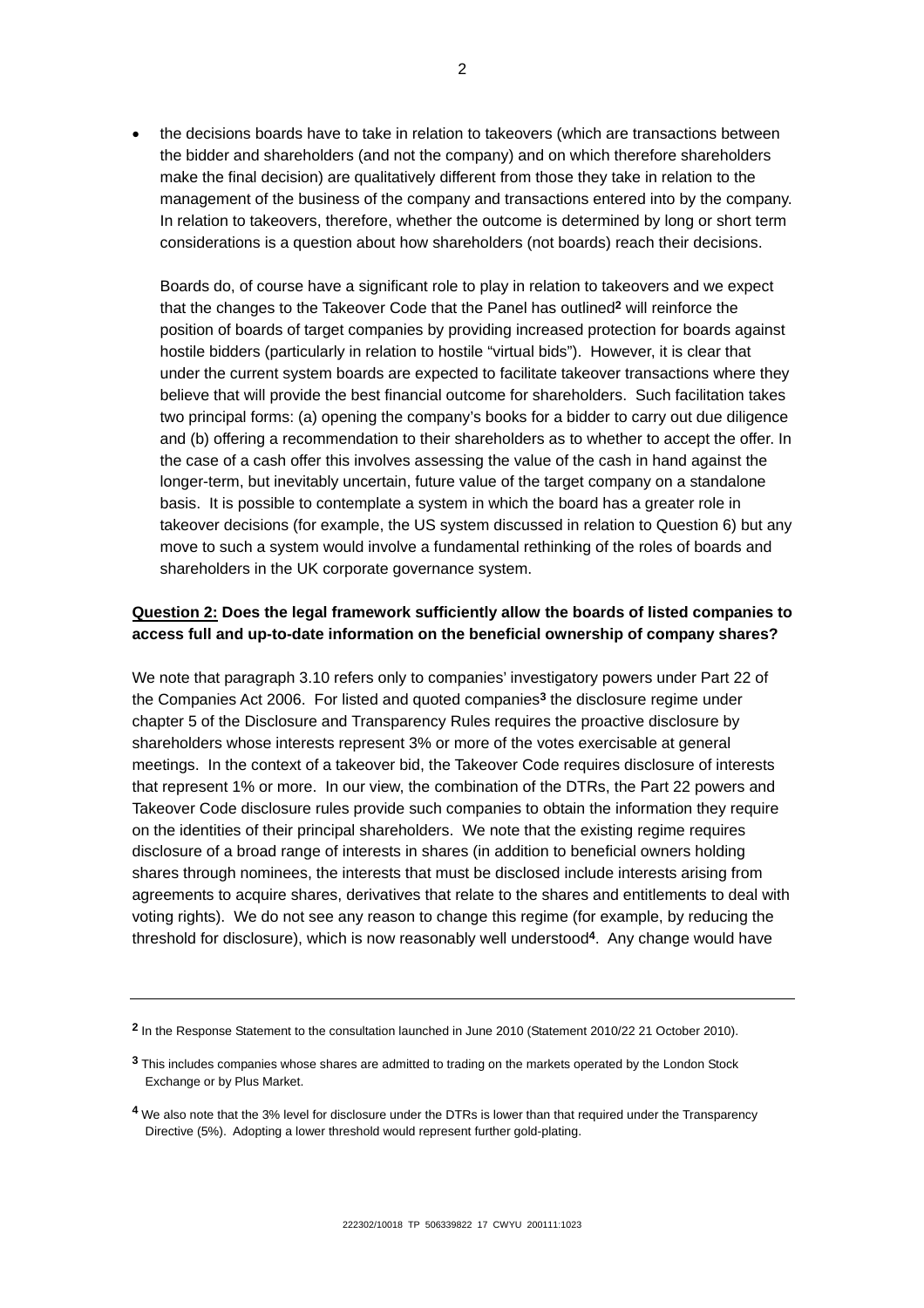cost implications for investors, which would have to be balanced against any benefit that was perceived to be gained from a change.

We believe that Part 22 gives unquoted public companies sufficient power to obtain information on the beneficial ownership of their shares.

# **Question 3: What are the implications of the changing nature of UK share ownership for corporate governance and equity markets?**

We do not comment on the implications for equity markets. In relation to corporate governance, we note the following as possible implications:

- codes of conduct for shareholders (such as the Stewardship Code) will have diminished significance if only UK based institutions commit to following them.
- code of conduct for companies (such as the UK Corporate Governance Code) that are not mandatory but operate on the basis of "comply or explain" may have less force if non-UK institutional shareholders are not interested in whether their investee companies comply.
- non-UK shareholders may not fully understand the checks and balances inherent in the corporate governance system in the UK and may seek to apply strategies that are effective in their home jurisdiction but which have a different effect on the board of a UK company.
- the increased diversity of shareholders can, at least in some cases, make it more difficult in practice for directors to decide what is "for the benefit of [the company's] shareholders as a whole" as required by section 172 Companies Act 2006.
- some non-UK institutional investors may be more likely to rely on voting preference services without being prepared to invest the time in a dialogue with companies, which may lead to those services exerting a disproportionate influence.

We are not suggesting that there is any reason to discourage non-UK shareholders (even if that were a practical option). It is not necessarily the case that the objectives of non-UK based shareholders are different from those of UK-based investors. Furthermore, non-UK based investors make an extremely important contribution to the liquidity of the London equity markets and so to reducing the cost of capital for UK issuers.

#### **Question 4: What are the most effective forms of engagement?**

We offer no answer to this question.

# **Question 5: Is there sufficient dialogue within investment firms between managers with different functions (i.e. corporate governance and investment teams)?**

We offer no answer to this question.

**Question 6: How important is voting as a form of engagement? What are the benefits and costs of institutional shareholders and fund managers disclosing publically how they have voted?**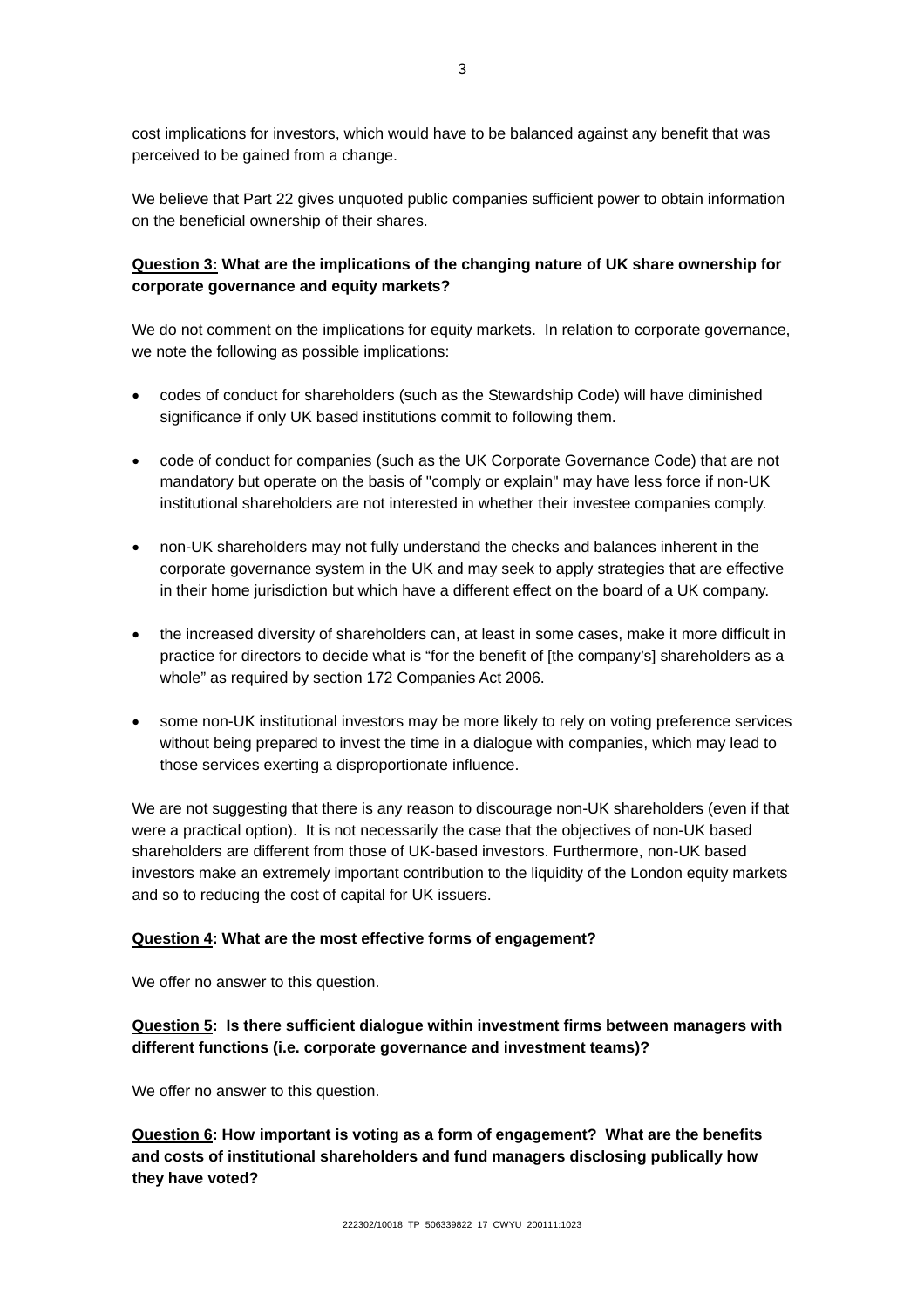#### *Voting as a form of engagement*

The **opportunity** to vote, in particular on the election or re-election of directors, or their removal, is a cornerstone of the corporate governance system in the UK. The fact that such votes rarely go against the proposals made by boards does not indicate any failure of the system but rather that it forces boards to take into account the wishes expressed by their shareholders (including the guidelines published by voting advisory services) and encourages engagement in advance between boards and their shareholders. Contentious votes (where a substantial number of shareholders do not support a proposal put by the board) often indicate a **failure** of engagement.

In the UK, the emphasis is on shareholder voting as the primary means by which shareholders can hold boards to account (with almost no recourse to litigation). This provides shareholder control at lower cost than a litigation based system. However, the inevitable consequence is that boards are more susceptible to the demands of shareholders. If those shareholders have short term objectives, boards will not be encouraged to focus on longer term value creation.

Two key features of shareholder control in the UK system that have the effect that shareholders are able to drive the strategic objectives of companies are:

- the ability of shareholders to remove directors by simple majority;
- the requirement under Chapter 10 of the Listing Rules for shareholder approval of material transactions (Class 1 transactions).

The first of these is the principal reason the threshold at which takeovers may become unconditional is set at 50% of voting shares. This principle could be changed but doing so would have an important effect on the balance between shareholders and boards. It would be seen as entrenching management. In the context of the current debate some might consider that desirable, if it is thought that boards generally have a longer term view than shareholders (we express no view on that).

The second is important because it imposes a constraint on the freedom of boards of companies with a Premium Listing in London that is not generally a feature of the listing regimes in Europe and the US. This requirement puts premium listed companies at a significant disadvantage when competing for assets with companies that are not subject to the same requirement (to a seller of an asset, a purchaser with a "walk away" right for its shareholders is much less attractive than one without such a right). It may also prevent boards pursuing transactions with long term benefits but short term costs, if they are not confident that a majority of shareholders will give their support.

We note that in paragraph 2.5 it is said that :

"The British model puts more emphasis than the US model on the importance of shareholders being able to hold the directors of the company to account….."

While this is true if one looks at shareholder voting as the means of holding directors to account, the courts provide an effective means of achieving that end. While in the US it was formerly much more difficult than in the UK for shareholders to exert direct control by removing directors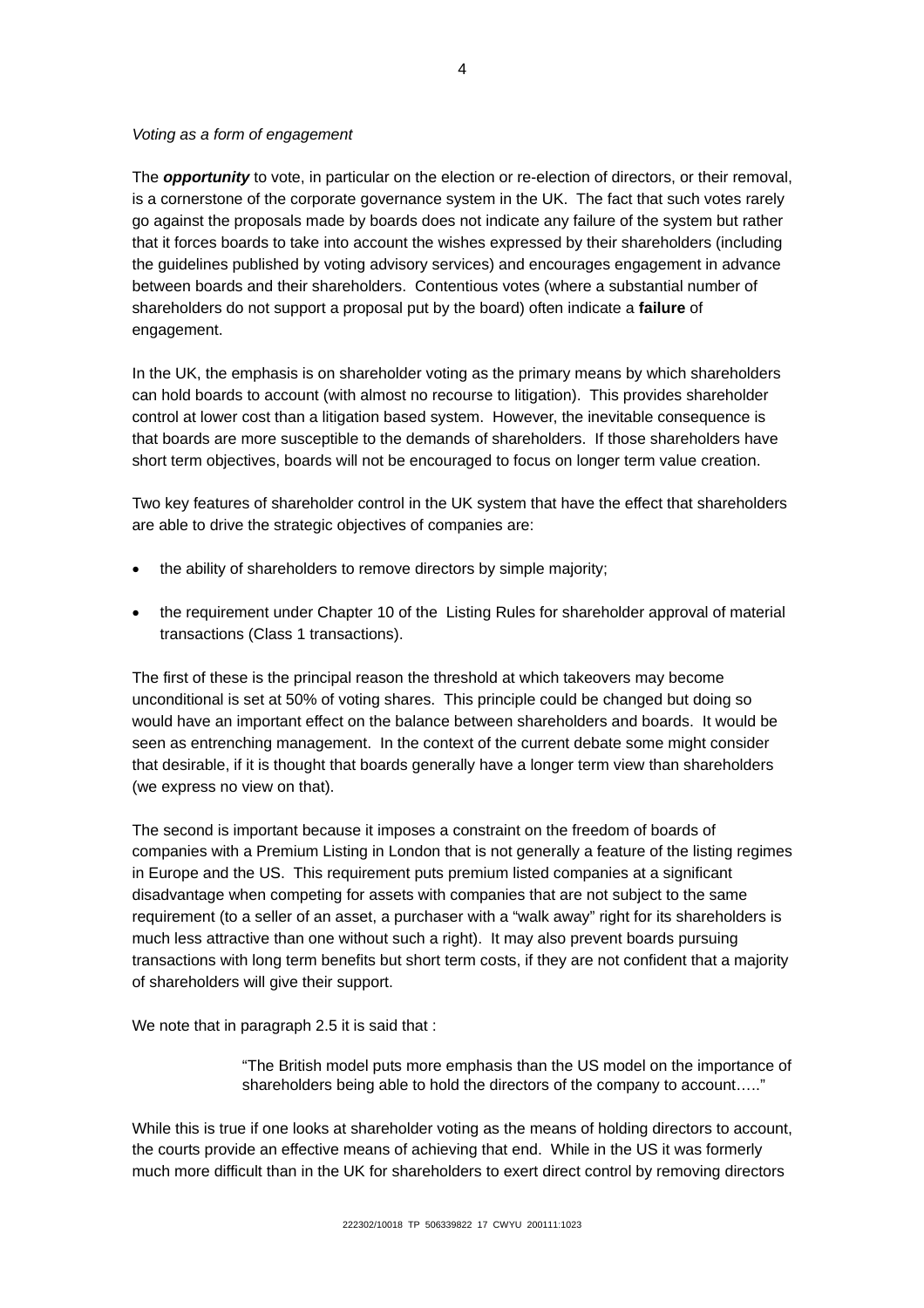(although that is changing), instead, shareholders in US companies have been able to use litigation to constrain the actions of their boards, when they diverged from the requirements imposed on them by the law. However, in doing so the US courts have given boards a measure of freedom to concentrate on the longer term and resist shareholder pressure for short-term value.

We are not advocating a change to the current approach in the UK but we think it important that any policy decisions in this area recognise that the system of corporate governance in the UK is a complex combination of legal requirements, generally accepted behavioural norms and market pressures. Any adjustment to the system must beware of the potential for unintended consequences if any part of the existing intricate balance is disturbed.

#### *Shareholder disclosure of voting*

We are not in a position to comment on the costs and benefits of requiring shareholders to disclose how they exercise their votes but we do suggest that care needs to be taken that increased transparency in this area does not lead investors into unquestioning adherence to the recommendations of voting preference services. Some institutional investors may not be prepared to pay the costs of a proper review and individual decision making on each proposal in relation to all individual investee companies in their portfolio (it may not be economically rational for them to do so) If forced to vote in these circumstances investors may delegate voting decisions to others, by following the recommendations of voting preference services. We perceive that the experience in the US suggests that this would be the case. As we have noted above there is a risk that voting preference services could come to exert a disproportionate influence.

# **Question 7: Is short-termism in equity markets a problem and, if so, how should it be addressed?**

We offer no answer to this question.

# **Question 8: What action, if any, should be taken to encourage a long-term focus in UK equity investment decisions? What are the benefits and costs of possible actions to encourage longer holding periods?**

One of the factors that may encourage the short-termism identified in paragraph 4.23 is the difficulty in measuring performance of a company against its longer term strategy, which can lead shareholders to focus on shorter term indicators, such as quarterly reports and share prices. If markets are reasonably efficient, it should be the case that the current share price approximates to the value of the share in the longer term, ignoring specific events such as potential takeovers or capital raising proposals. If that is the case, one way to encourage a longer term view in equity markets could be to improve the communication by companies of the financial implications of their longer term strategy and of the way current period results are likely to affect the reporting company's ability to deliver those financial results.

Companies in the UK have traditionally been more reluctant than in other markets to provide clear financial guidance on longer term prospects. We perceive that this is an ingrained cultural approach, which we believe may have its roots in, or at least is reinforced by, two aspects of the regulatory regime within which listed companies operate: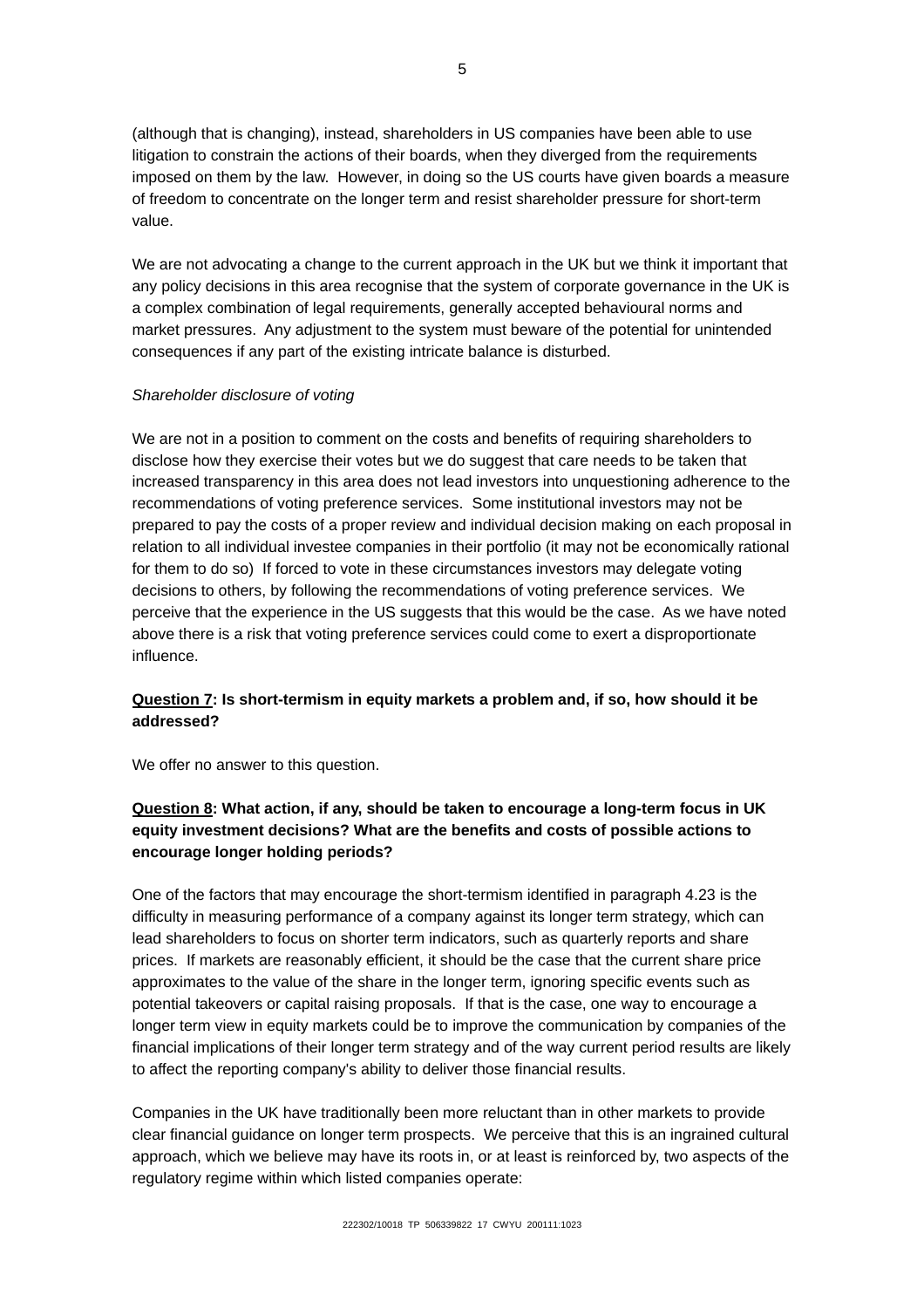- the rules on profit forecasts (both under the Prospectus Rules and the Takeover Code) discourage companies from producing explicit forecasts, at least for the near term - listed companies are materially constrained in their willingness to provide meaningful forwardlooking financial information because profit forecasts published as part of regular reporting may require to be repeated (in circumstances where the directors face personal liability without the benefit of the protections provided by section 463 of the Companies Act 2006) and reported on by independent accountants;
- the way the continuous disclosure obligations (for listed companies, under Chapter 2 of the Disclosure and Transparency Rules, implementing Article 6 of the Market Abuse Directive) are interpreted and enforced by the FSA tends to mean that if a company has provided financial guidance on its longer term prospects but there is a change in circumstances that makes achievement of that guidance more challenging it will be required to make early disclosure of that by issuing a profit warning. Generally markets react adversely to such disclosures and companies may be reluctant to give guidance in order to reduce the risk of having to issue profit warnings.

If it is desirable to encourage UK companies to provide better forward-looking information, we think the rules require a major overhaul with a view to creating a climate in which efforts made in good faith by management to identify longer-term financial prospects are not perceived to expose the company concerned, and its management, to unacceptable regulatory risks. It may not be easy to achieve a balance between, on the one hand, the requirements of investor protection (given the risks associated with forward-looking statements that are inevitably to some extent speculative) and keeping the markets informed and, on the other hand, the need to facilitate better long term disclosure, but we think the effort should be made.

A regime that encourages companies to provide clear guidance of their financial prospects together with the companies' assumptions regarding external factors and risks that may prevent achievement would provide a sounder basis for focus on longer term performance.

We take it that the second part of the question is seeking views on the costs and benefit of provisions that would reward longer term holding of shares, which might include:

- a minimum holding period before a shareholder becomes entitled to vote
- multiple votes attaching to shares held for a long period
- providing other benefits to shareholders (e.g. an enhanced dividend) held for a long period.

The first point we would make is that there is nothing in UK company law as it stands, or in the rules applicable to listed companies, that would prevent a company adopting such provisions, although we are not aware of any that have done so. We express no view on whether such provisions would be desirable (or on their costs and benefits) but note that any provisions of this kind would have to deal with a number of problems including:

• whether the reward for long term shareholdings would depend only on registered holdings or would look behind that to beneficial ownership of shares held by a nominee (or more complex forms of indirect ownership); a system that looked only to the registered position could be easily avoided but a system that tried to go behind the register would be (a)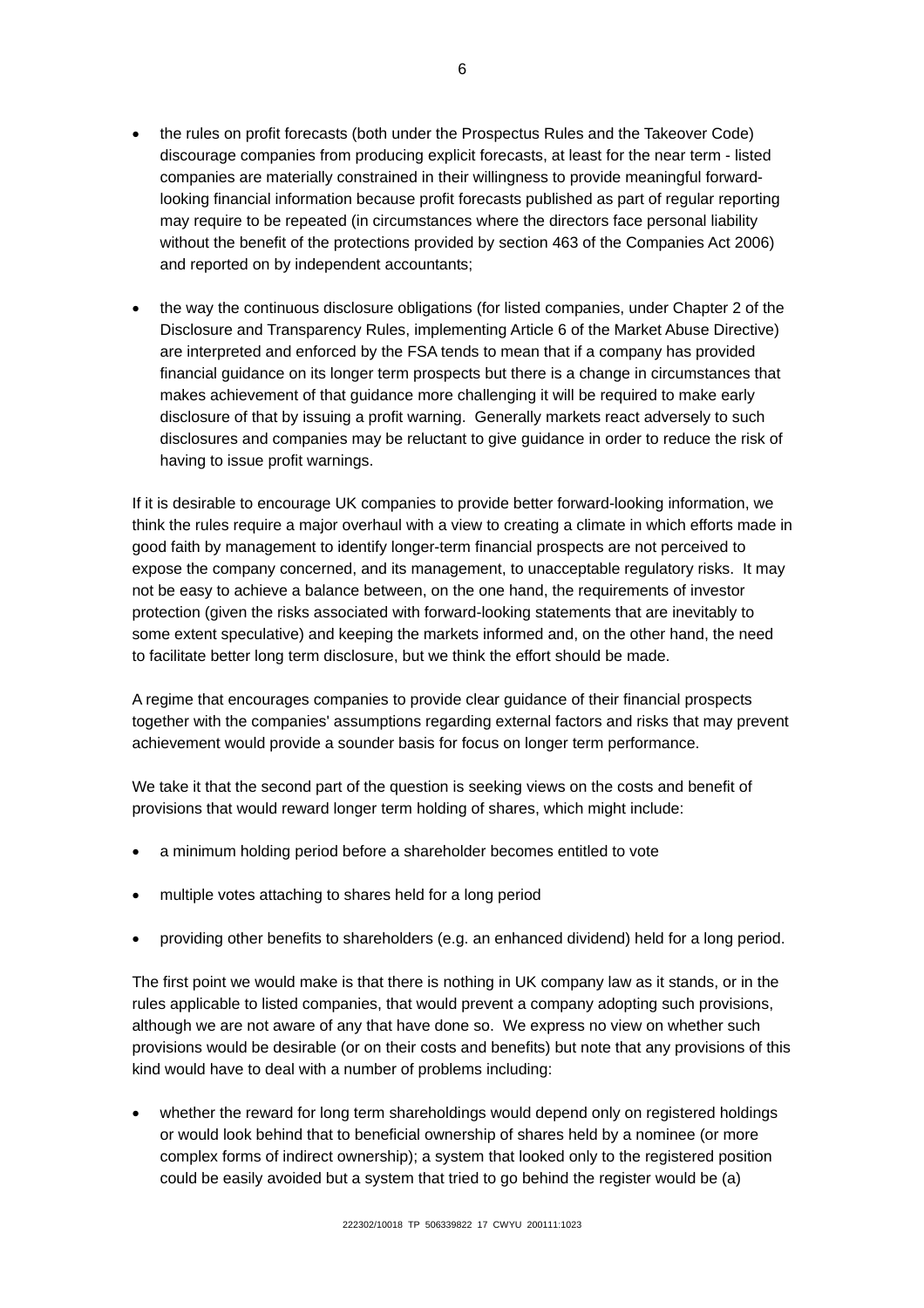complex (and would not be certain of success**[5](#page-6-0)**), and (b) inconsistent with the basic principle that shareholders' rights depend on the register:

- if the reward was in additional votes, it would become considerably more difficult for companies and their shareholders to know who controls the votes attached to shares; the total number of votes and therefore the percentage of votes held by any shareholder would fluctuate with changes in the numbers of shareholders qualifying as long term holders;
- providing a financial reward would create complexity for companies (which would find it difficult to know how to fix a per share dividend).

This idea is not very different from the share structures with differential voting rights that were formerly used to retain control of a company within a limited group (for example a family). The enhanced voting shares were generally closely held and illiquid. Institutional shareholder opposition to such arrangements led to the unwinding of most of these structures.

#### **Question 9: Are there agency problems in the investment chain and, if so, how should they be addressed?**

We offer no answer to this question.

# **Question 10: What would be the benefits and costs of more transparency in the role of fund managers, their mandates and their pay?**

We offer no answer to this question.

# **Question 11: What are the main reasons for the increase in directors' remuneration? Are these appropriate?**

We offer no answer to this question.

# **Question 12: What would be the effect of widening the membership of the remuneration committee on directors' remuneration?**

We assume that widening the membership of the Remuneration Committee contemplates including non-directors on the committee. If this involved giving non-director members of the committee the right to participate in the decision-making process, it would be necessary to deal with the following questions:

- who would decide on the appointment?
- what duties would such members have and to whom?

<span id="page-6-0"></span>**<sup>5</sup>** For example, it would not be easy to look through arrangements that maintained ownership but transferred the economic benefits.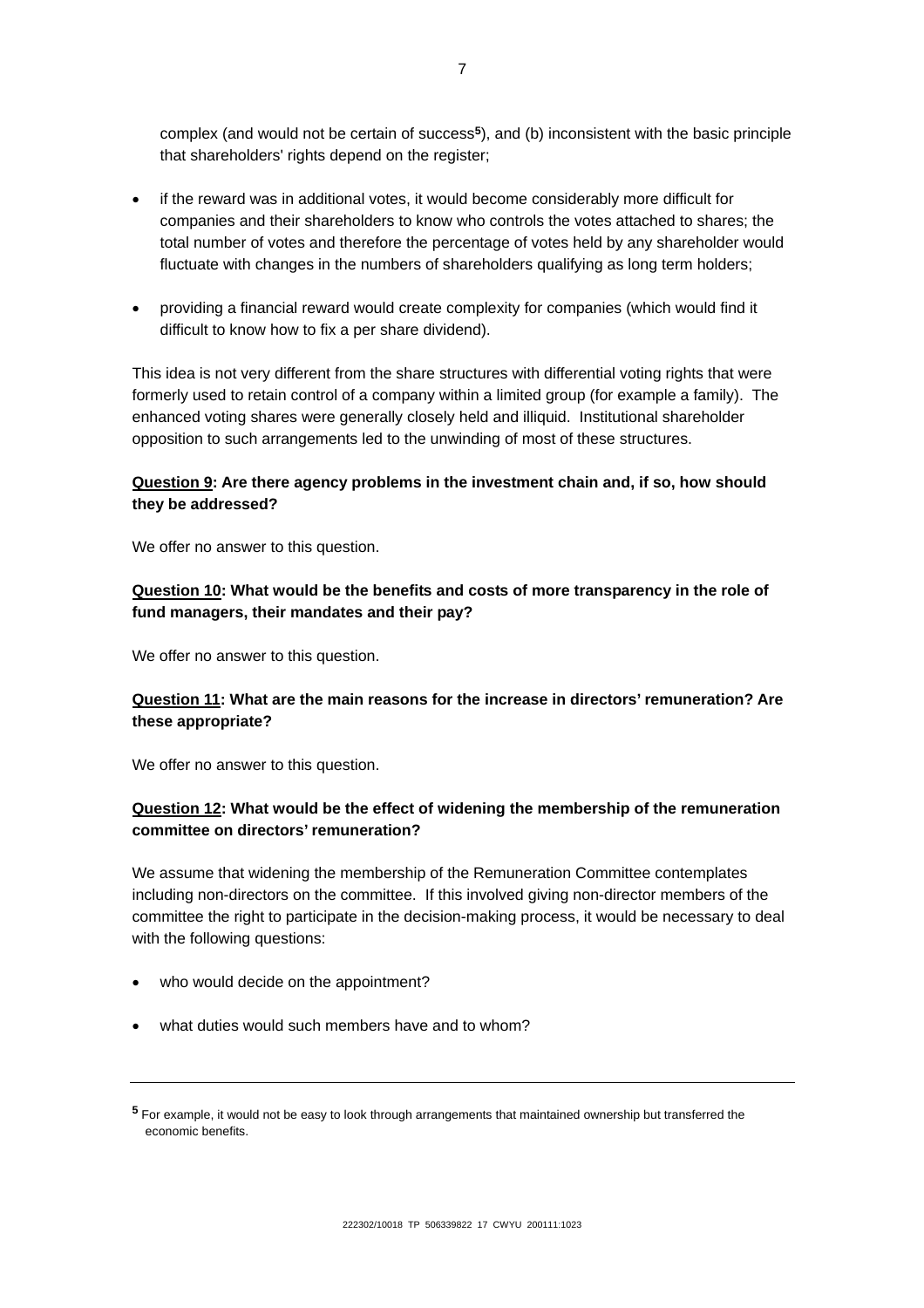- how would the non-director members be made accountable for their decisions?
- would the board's responsibility for the management of the company be diminished?
- if there were more non-directors than directors and the decision taken differed from the views of the directors, how would this affect the duties and potential liabilities of the directors?

Although it would be possible to deal with such questions we think it is preferable for executive remuneration to remain a matter for directors, operating within the well-defined legal framework of duties that applies to them.

We think that any proposal to include non-director members to represent shareholders would be particularly problematic, and should be unnecessary. The independent non-executive directors who sit on the remuneration committee are representatives of all the shareholders.

The problems described above would not be so acute if the proposal was limited to requiring remuneration committees to include non-director members who would not have a vote, although the problem of how they would be appointed would remain. If the objective is to ensure that a broader range of inputs is taken into account by remuneration committees in making their decisions (we do not comment on whether that is desirable) that objective could be dealt with effectively through guidance on best practice, possibly reinforced with a requirement to report annually what steps have been taken.

When considering whether any specific proposal should be taken, careful consideration should be given to the importance of maintaining the attractiveness of the UK as a place for companies to list their securities or to incorporate. Companies have a choice on these matters. Imposing requirements that are regarded as inhibiting the ability of boards to pursue the best interests of their companies would be a major negative factor weighing against the UK when such choices are being made.

In relation to the points made in paragraph 5.11, we comment as follows:

- the UK Corporate Governance Code requires remuneration committees to be composed of independent directors. We are not aware of any reason to think the current standards for independence are insufficiently rigorous;
- if the concern is, as suggested in paragraph 5.12, that the involvement of remuneration consultants is not always "fully transparent", one possibility might be to require disclosure of the substance of the advice received by the committee in reaching its decisions.

# **Question 13: Are shareholders effective in holding companies to account over pay? Are there further areas of pay, e.g. golden parachutes, it would be beneficial to subject to shareholder approval?**

We confine our comments to the question relating to possible further areas of pay that might be made subject to shareholder approval.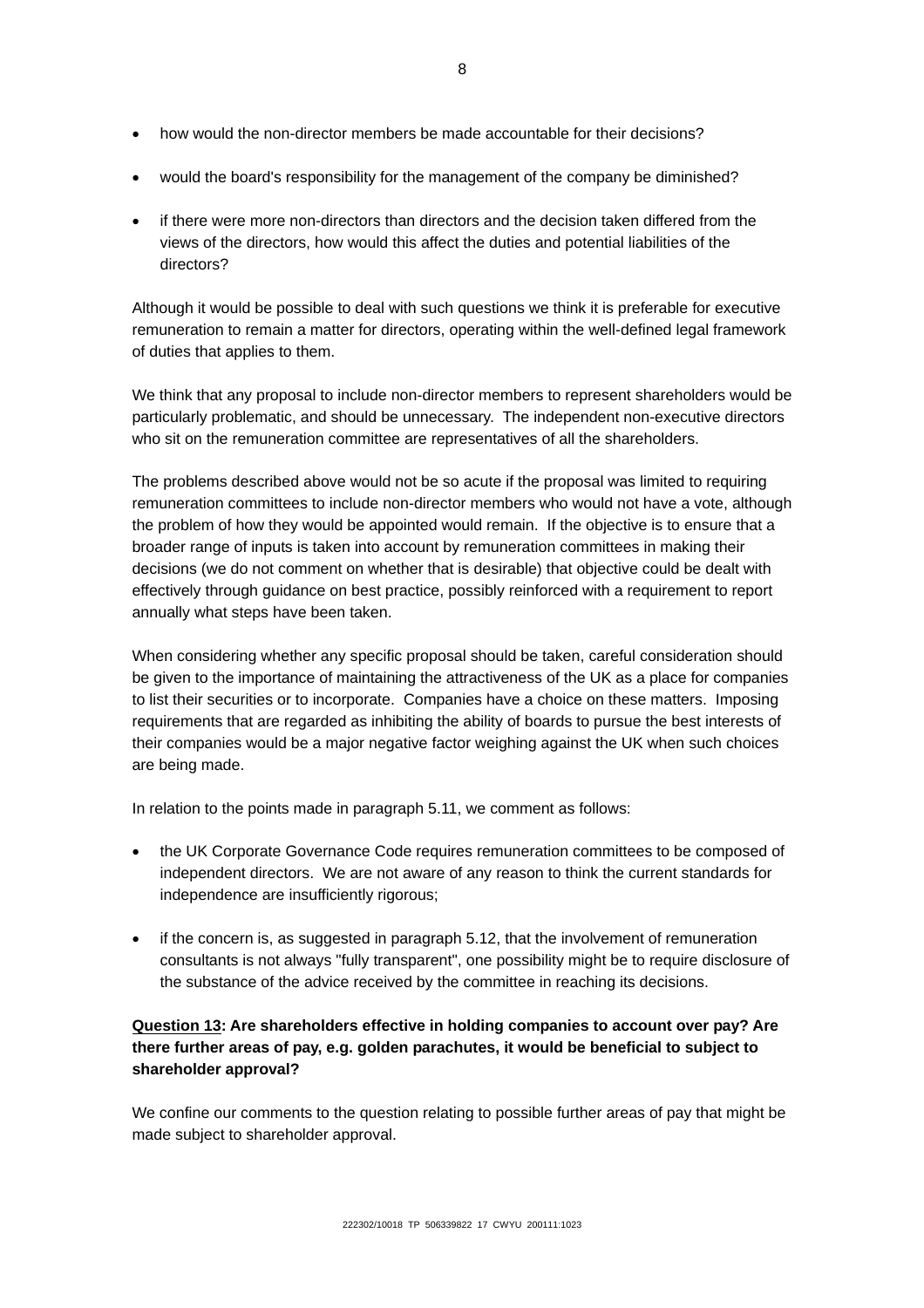In relation to the general question, we suggest that the implications of adding to the matters that require shareholder approval be considered carefully before any such proposal is adopted. Experience in relation to the statutory limit on the term of directors' service contracts suggests that a requirement for approval of particular elements of a director's terms of service will often amount to a prohibition. A requirement for approval of a director's remuneration as a whole is impractical (a person considering a prospective appointment is very unlikely to agree to go through such a public process, particularly if still employed elsewhere).

In relation to what the paper refers to as "golden parachutes", the problem is different. Payments made to directors who resign at the request of the board are typically agreed as a settlement of the contractual claim of the director concerned for the premature termination of their service contract.**[6](#page-8-0)** Such a settlement made in good faith does not require approval by shareholders**[7](#page-8-1)**. In practice, the amount that should be paid by way of damages is a matter of judgement, rather than being just a mathematical exercise, and involves consideration of factors such as how quickly the director will be able to obtain another role and at what remuneration. This is the kind of judgment that would typically be left to directors, to be made by them by reference to their fiduciary duties (after taking appropriate legal advice). Is it being suggested that remuneration committees are generally failing to comply with those duties in relation to these payments? Is there any evidence for that? Our experience is that public company nonexecutive directors take their responsibilities seriously when taking these decisions.

Making such a settlement subject to shareholder approval presents a number of problems:

• what disclosure would be made to shareholders? The alternatives seem to us to be (a) to provide full disclosure of the circumstances and the legal advice received (which we think will be unpalatable to companies and shareholders alike), and (b) to provide a confirmation from the remuneration committee that in their view the proposal represents a "reasonable" settlement in the circumstances. We think alternative (a) is impractical. Alternative (b) amounts to little more than an assurance to shareholders that the remuneration committee believes it has acted in accordance with their legal duties

<span id="page-8-0"></span>**<sup>6</sup>** The calculation of damages payable will start with the length of notice required to terminate the contract. The reduction in the length of directors' service contracts to 12 months, which is now the norm as a result of institutional shareholder pressure, has led to a significant reduction in the amounts paid for early termination.

<span id="page-8-1"></span>**<sup>7</sup>** Sections 217 to 219, Companies Act 2006 establish the principle that payments to directors for loss of office require approval of shareholders. Section 220, Companies Act 2006 provides an exception to this:

<sup>&</sup>quot;(1) Approval is not required under section 217, 218 or 219 (payments requiring members' approval) for a payment made in good faith—

<sup>(</sup>a) in discharge of an existing legal obligation (as defined below), (b) by way of damages for breach of such an obligation, (c) by way of settlement or compromise of any claim arising in connection with the termination of a person's office or employment, or (d) by way of pension in respect of past services."

The general exclusion of pension payments may be regarded as anomalous, as it does not depend on a pre-existing legal obligation.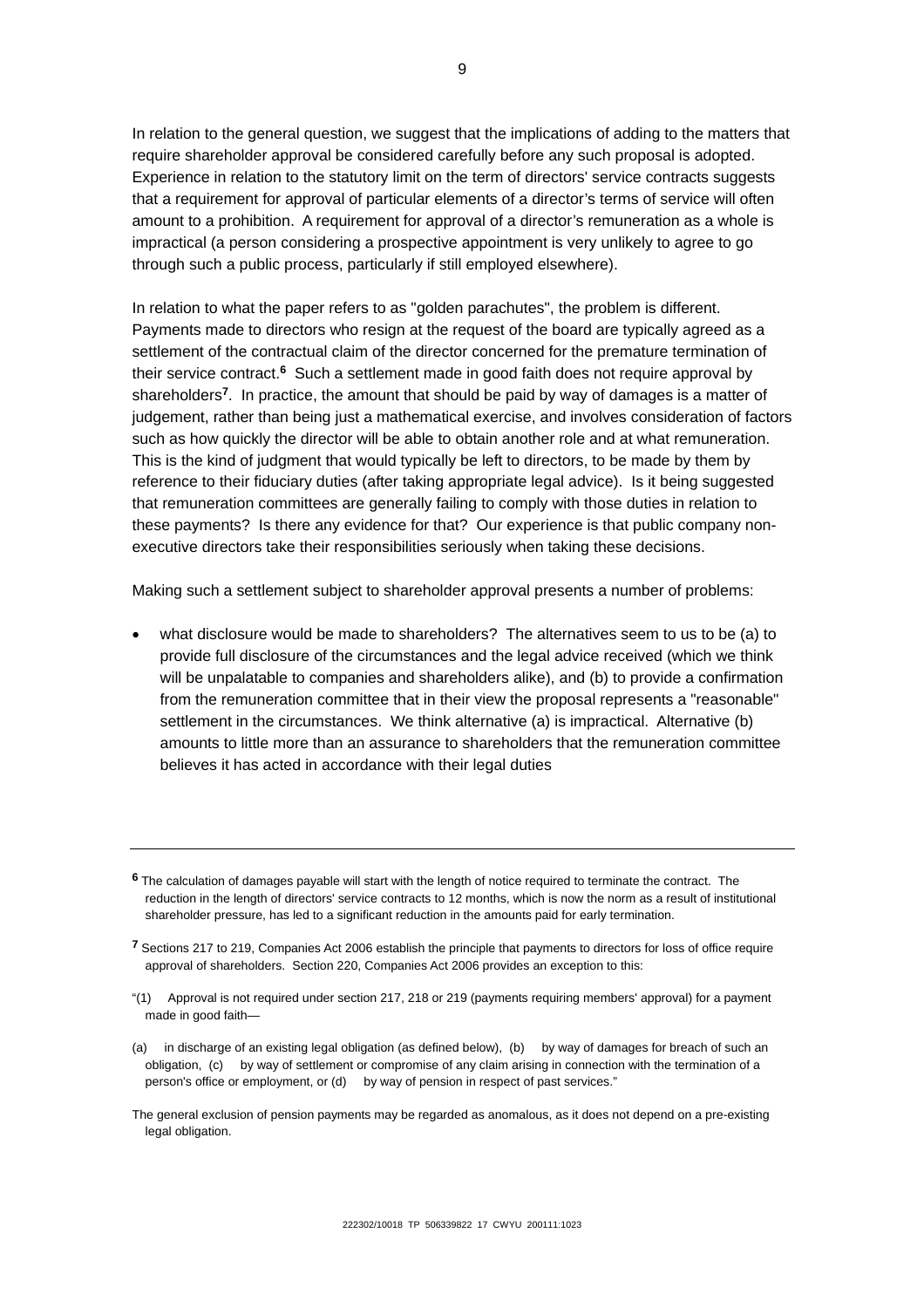- if shareholders failed to approve the settlement, the director concerned would still have their legal rights which they would be entitled to pursue through the courts. The information provided to shareholders would be available to the court, which would make it very difficult to dispute liability (by claiming that dismissal was justified) or quantum. The company would presumably be unable to settle at any point without shareholder approval and therefore would be compelled to continue litigating, which could result in the company incurring higher overall costs than if it had been able to settle at an earlier stage
- the costs of convening a shareholder meeting may be material compared to the amount of any proposed payment to the director.

We note that in the US, the recently adopted Dodd-Frank Act**[8](#page-9-0)** requires US companies to offer shareholders the opportunity for a "say on pay" vote (a non-binding vote on executive remuneration, similar to the UK's requirement for the Remuneration Report to be submitted to shareholders for approval) and for a similar advisory vote on compensation paid to the senior executive officers that is based on or relates to a change of control of the company. The UK's requirement for quoted companies to include details of termination payments made to directors in the remuneration report and for that report to be subject to a shareholder approval has the same effect and is not limited to payments related to a change of control. We believe this provides sufficient opportunity for shareholders to express their views on golden parachutes. We would not be in favour of requiring a separate non-binding resolution on such payments.

# **Question 14: What would be the impact of greater transparency of directors' pay on the:**

- **linkage between pay and meeting corporate objectives**
- **performance criteria for annual bonus schemes**
- **relationship between directors' pay and employees' pay?**

We offer no answer to this question.

# **Question 15: Do boards understand the long-term implications of takeovers, and communicate the long-term implications of bids effectively?**

There is a difference between (a) the long term implications of a bid for the company including its employees, locality, customers and suppliers, R&D etc., and (b) the financial implications for shareholders. The directors' ability to decide what the long term effect of a bid will be for the company depends on the information provided by the bidder about its future plans. Our experience suggests that boards do generally understand the long-term implications of takeovers for the company (based on the information provided by the bidder). However, the amount of focus this receives in board consideration of a takeover offer where the consideration is to be cash may be limited. That is an inevitable result of the focus of shareholders, who are

<span id="page-9-0"></span>**<sup>8</sup>** The Dodd-Frank Wall Street Reform and Consumer Protection Act.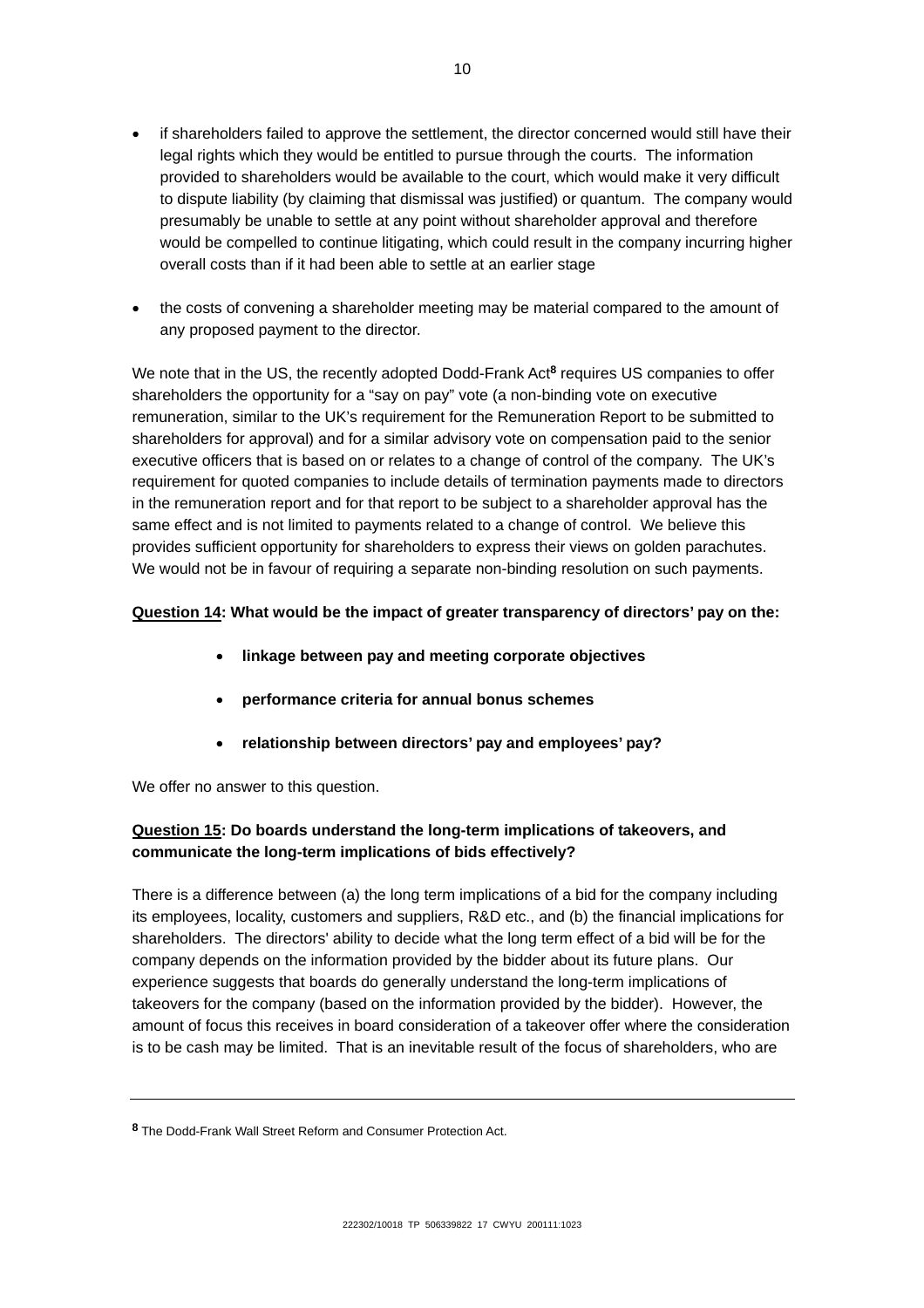the primary addressees of the board's views on the offer, being on the financial merits of the offer for shareholders. That this is the case is evident from the press comment on any bid, which always focuses on the value case for shareholders. Where the consideration is shares in the combined entity the Board will typically devote much more time to understanding and analysing the combined group, which inevitably involves consideration of the effect on the target company. This is even more so in the case of a merger (by which we mean a combination of two parties of relatively equal size, where no, or very little, cash is paid).

In relation to communication of the implications, there are Code requirements for disclosures to be made and efforts are made to meet those although often, in the case of cash bids, with relatively brief disclosures. Again we perceive that this is because the primary addressees are shareholders who do not exhibit a high level of interest in these disclosures.

# **Question 16: Should the shareholders of an acquiring company in all cases be invited to vote on takeover bids, and what would be the benefits and costs of this?**

In our view, the FSA's Listing Rules provide adequate protection for the shareholders of offeror companies which have a Premium Listing of equity shares as they require shareholder approval of major (Class 1) transactions. We cannot see any case for adopting a materiality standard for public offers that is different from the level applying to other transactions Any reduction in the current test of materiality (25%) would exacerbate the problems discussed above in the response to Question 6 .

There are a number of problems with any attempt to impose this requirement on other bidders:

- we agree with the observation of the Code Committee of the Takeover Panel**[9](#page-10-0)** that "it is entirely inappropriate (and unfeasible) for UK law or regulations to seek to afford protections extraterritorially to the offeror's shareholders (who would not otherwise be protected by UK law or regulations), simply because the company in question was making a takeover bid for a company to which the Takeover Code applied"
- not all offerors are widely held public companies, how would the rule apply, for example, to private equity backed bidding vehicles or a sovereign wealth fund bidder?
- it would be relatively easy for loopholes to be found
- such a requirement could also reduce the certainty of delivery of an offer, to the detriment of offeree company shareholders. If, for example, after an offer was commenced, market conditions changed to the detriment of the offeror, offeror shareholders would be able to vote against the transaction, with the result that the offer would fail, although the offeror might not be able to lapse its offer for any other reason.

#### **Question 17: Do you have any further comments on issues related to this consultation?**

<span id="page-10-0"></span>**<sup>9</sup>** PCP para 7.11, putting the arguments against the proposal.